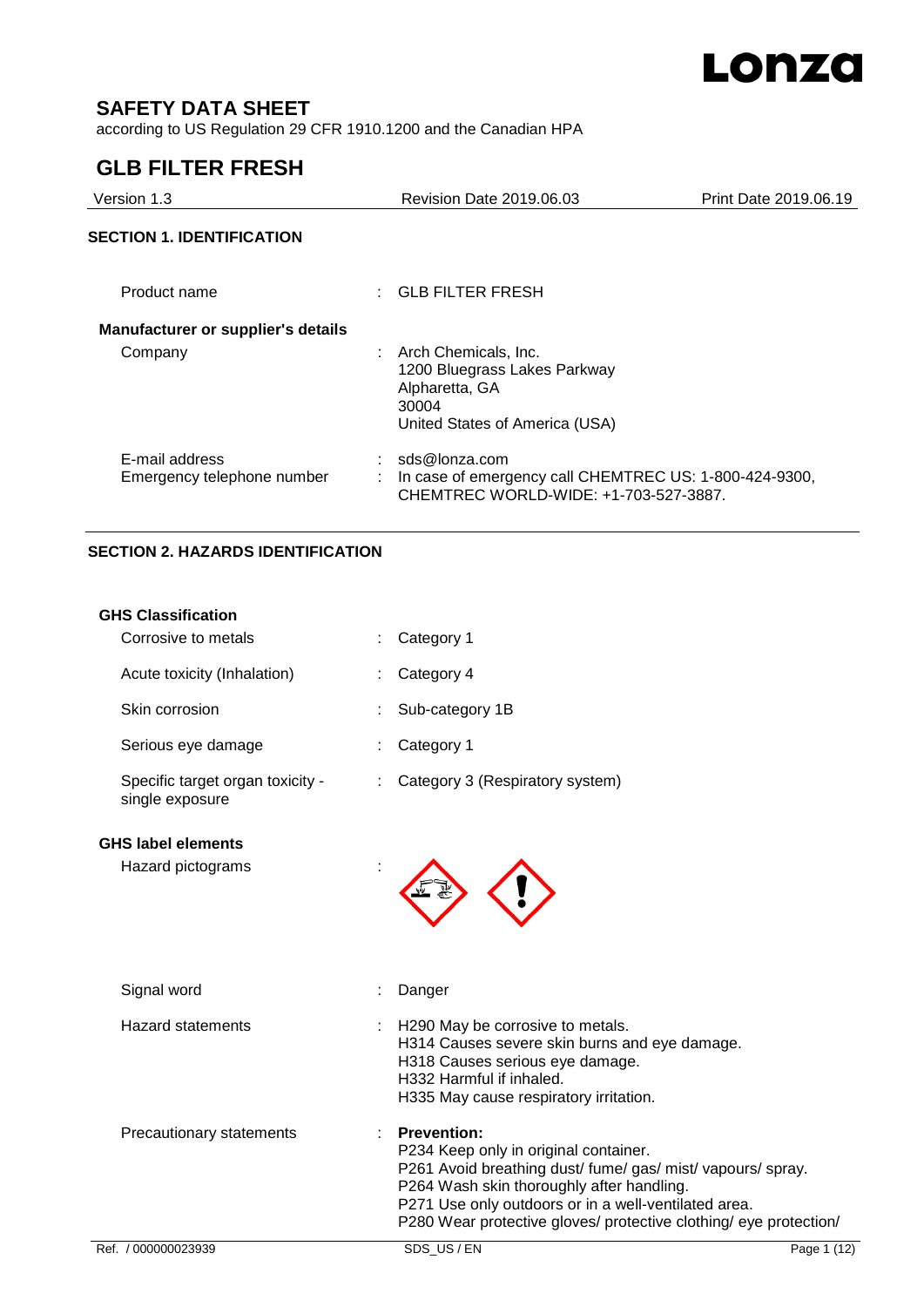

face protection. **Response:**  P301 + P330 + P331 IF SWALLOWED: Rinse mouth. Do NOT induce vomiting. P303 + P361 + P353 IF ON SKIN (or hair): Take off immediately all contaminated clothing. Rinse skin with water/shower. P304 + P340 + P310 IF INHALED: Remove person to fresh air and keep comfortable for breathing. Immediately call a POISON CENTER/doctor. P305 + P351 + P338 + P310 IF IN EYES: Rinse cautiously with water for several minutes. Remove contact lenses, if present and easy to do. Continue rinsing. Immediately call a POISON CENTER/doctor. P363 Wash contaminated clothing before reuse. P390 Absorb spillage to prevent material damage. **Storage:**  P403 + P233 Store in a well-ventilated place. Keep container tightly closed. P405 Store locked up. P406 Store in corrosive resistant stainless steel container with a resistant inner liner. **Disposal:**  P501 Dispose of contents/ container to an approved waste disposal plant.

### **Other hazards**

None known.

### **SECTION 3. COMPOSITION/INFORMATION ON INGREDIENTS**

Chemical nature : Mixture

#### **Hazardous components**

| Chemical name / Synonyms     | CAS-No.   | Concentration (% w/w) |
|------------------------------|-----------|-----------------------|
| Hydrochloric acid (in water) | 7647-01-0 | $5 - 10$              |
| Sulphuric acid               | 7664-93-9 | $5 - 10$              |
| Citric acid                  | 77-92-9   | $1 - 5$               |
| <b>Triton X-100</b>          | 9002-93-1 | 1 - 3                 |

### **SECTION 4. FIRST AID MEASURES**

| If inhaled              | : IF INHALED: Remove individual to fresh air. Seek medical<br>attention if breathing becomes difficult or if respiratory irritation<br>develops. If not breathing, give artificial respiration. Call for<br>medical assistance.                                     |             |
|-------------------------|---------------------------------------------------------------------------------------------------------------------------------------------------------------------------------------------------------------------------------------------------------------------|-------------|
| In case of skin contact | $\therefore$ IF ON SKIN: Immediately flush skin with plenty of water for 15<br>minutes. If clothing comes in contact with the product, the<br>clothing should be removed immediately and laundered before<br>re-use. Seek medical attention if irritation develops. |             |
| In case of eye contact  | : IF IN EYES: Immediately flush eyes with plenty of water for at<br>least 15 minutes. Seek medical attention immediately.                                                                                                                                           |             |
| If swallowed            | : IF SWALLOWED: Call a physician immediately. DO NOT                                                                                                                                                                                                                |             |
| Ref. / 000000023939     | SDS US/EN                                                                                                                                                                                                                                                           | Page 2 (12) |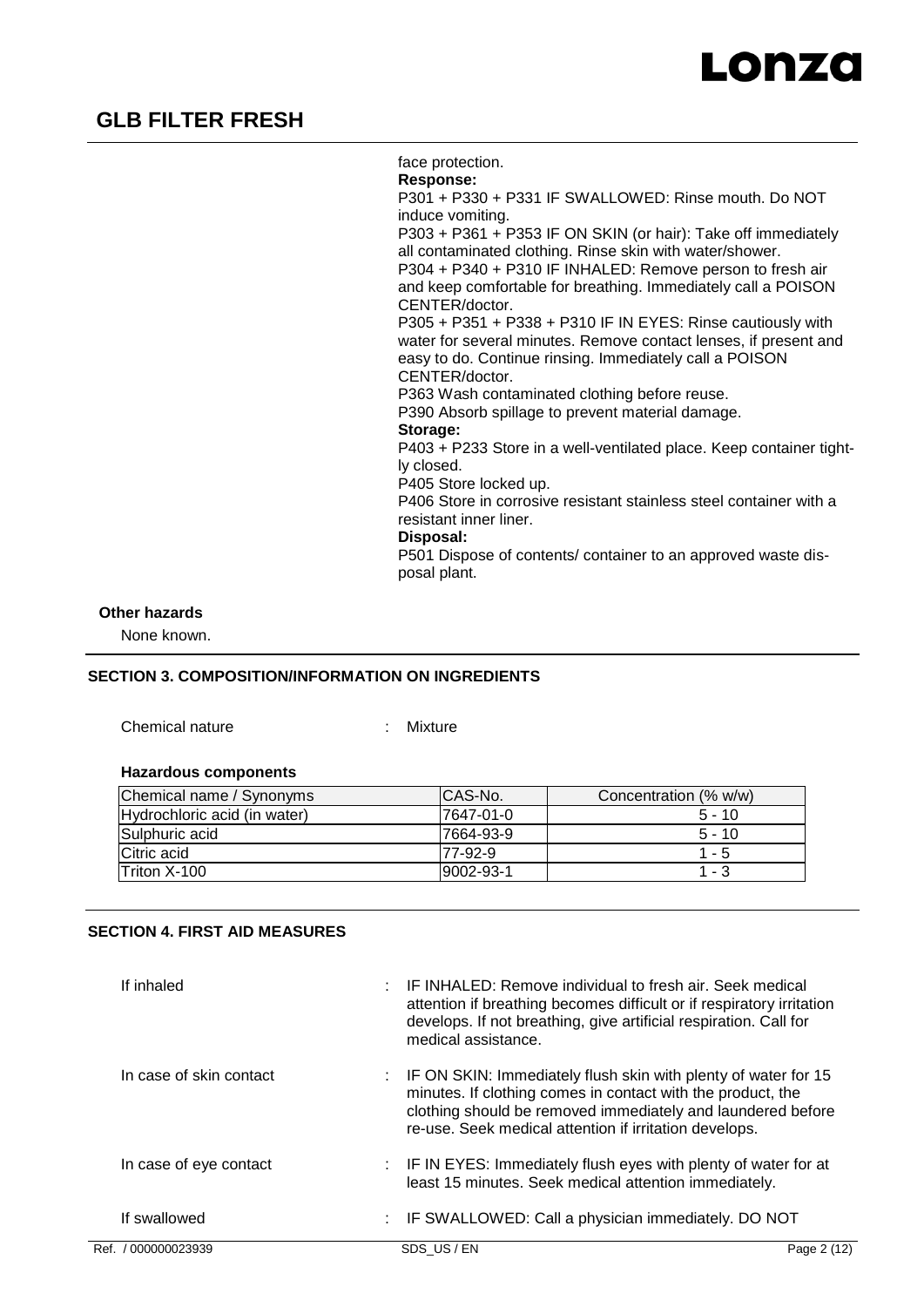# Lonza

# **GLB FILTER FRESH**

|                                                                  | induce vomiting unless directed to do so by a physician. Never<br>give anything by mouth to an unconscious person. |
|------------------------------------------------------------------|--------------------------------------------------------------------------------------------------------------------|
| Most important symptoms and ef-<br>fects, both acute and delayed | None known.                                                                                                        |
| Notes to physician                                               | Probable mucosal damage may contraindicate the use of gas-<br>tric lavage.                                         |
|                                                                  |                                                                                                                    |

### **SECTION 5. FIREFIGHTING MEASURES**

| Suitable extinguishing media         | Use extinguishing measures that are appropriate to local cir-<br>cumstances and the surrounding environment. |
|--------------------------------------|--------------------------------------------------------------------------------------------------------------|
| Specific hazards during firefighting | Material will not ignite or burn.<br>Reacts with most metals to form flammable hydrogen gas.                 |

## **SECTION 6. ACCIDENTAL RELEASE MEASURES**

| Personal precautions, protective<br>equipment and emergency proce-<br>dures | Stop source of spill as soon as possible and notify appropriate<br>personnel.<br>Utilize emergency response personal protection equipment<br>prior to the start of any response.<br>Evacuate all non-essential personnel.<br>Dispose of spill residues per guidelines under Section 13,<br>Disposal Consideration. |
|-----------------------------------------------------------------------------|--------------------------------------------------------------------------------------------------------------------------------------------------------------------------------------------------------------------------------------------------------------------------------------------------------------------|
| Environmental precautions                                                   | If the product contaminates rivers and lakes or drains inform<br>respective authorities.                                                                                                                                                                                                                           |
| Methods and materials for contain-<br>ment and cleaning up                  | : Contain spillage, and then collect with non-combustible ab-<br>sorbent material, (e.g. sand, earth, diatomaceous earth, ver-<br>miculite) and place in container for disposal according to local<br>/ national regulations (see section 13).<br>Do not flush into surface water or sanitary sewer system.        |

### **SECTION 7. HANDLING AND STORAGE**

| Advice on safe handling     | : Do not take internally. Avoid contact with skin, eyes and cloth-<br>ing. Upon contact with skin or eyes, wash off with water.<br>Avoid breathing mist or vapor. |
|-----------------------------|-------------------------------------------------------------------------------------------------------------------------------------------------------------------|
| Conditions for safe storage | : Store in a cool dry ventilated location, away from sources of<br>ignition or other incompatible conditions and chemicals. Keep<br>container(s) closed.          |

### **SECTION 8. EXPOSURE CONTROLS/PERSONAL PROTECTION**

### **Components with workplace control parameters**

| Components | `-No.<br>$\cdot$ $\cdot$ | tvpe<br>'alue | parame-<br>$\sim$<br>CONTOL | <b>Basis</b> |
|------------|--------------------------|---------------|-----------------------------|--------------|
|            |                          |               |                             |              |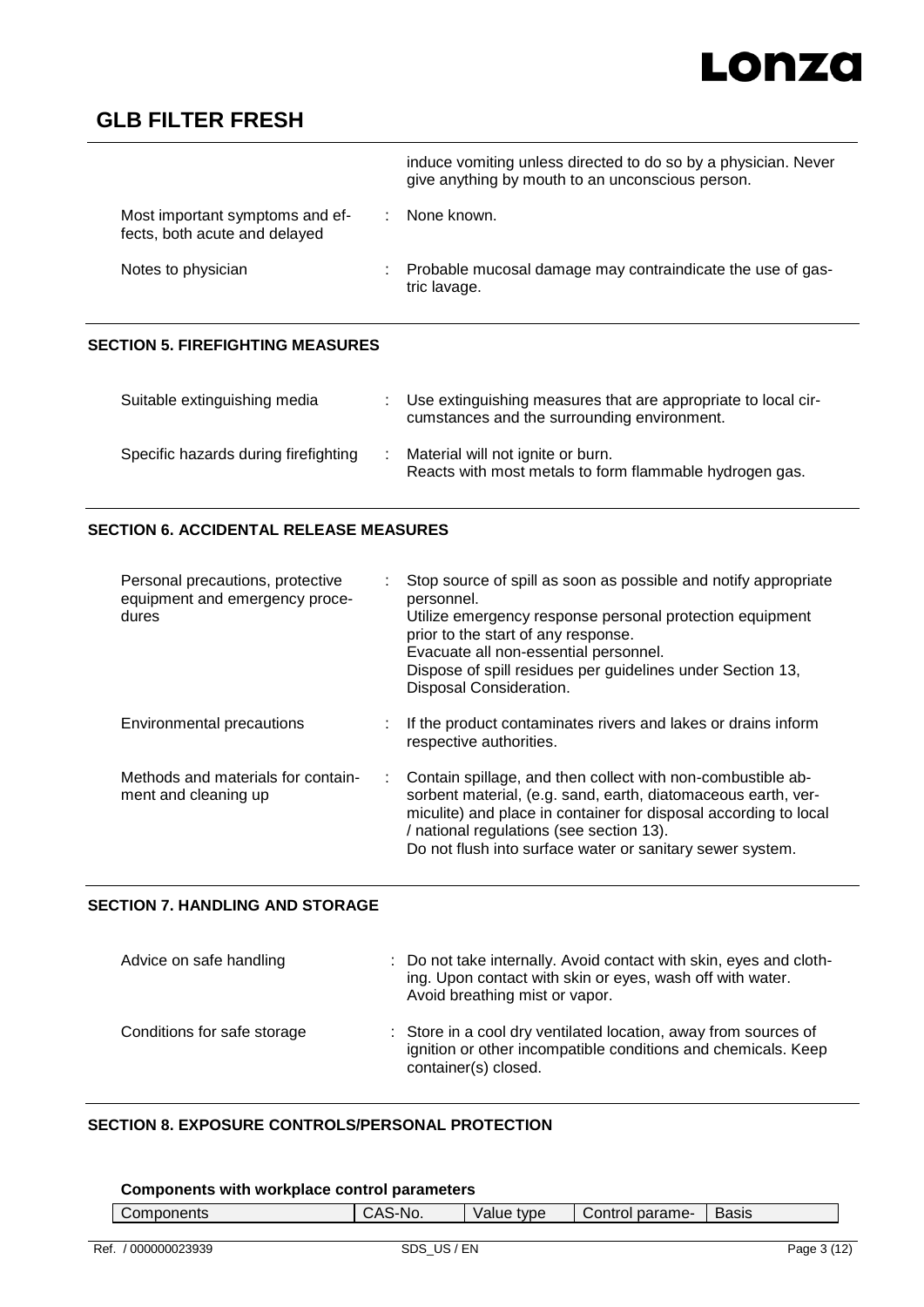

|                               |                                                                                         | (Form of<br>exposure)                    | ters / Permissi-<br>ble concentra-<br>tion                                                                                                                                          |              |
|-------------------------------|-----------------------------------------------------------------------------------------|------------------------------------------|-------------------------------------------------------------------------------------------------------------------------------------------------------------------------------------|--------------|
| Hydrochloric acid (in water)  | 7647-01-0                                                                               |                                          | 2 ppm                                                                                                                                                                               | <b>ACGIH</b> |
|                               |                                                                                         | Ceil_Time                                | 5 ppm<br>7 mg/m3                                                                                                                                                                    | NIOSH/GUIDE  |
| Sulphuric acid                | 7664-93-9                                                                               | (Thoracic<br>fraction.)                  |                                                                                                                                                                                     | <b>ACGIH</b> |
|                               |                                                                                         | TWA (Tho-<br>racic frac-<br>tion.)       | $0.2$ mg/m $3$                                                                                                                                                                      | <b>ACGIH</b> |
|                               |                                                                                         | <b>REL</b>                               | 1 $mg/m3$                                                                                                                                                                           | NIOSH/GUIDE  |
| <b>Engineering measures</b>   |                                                                                         | ommended exposure limit.                 | Local exhaust ventilation or other engineering controls are<br>normally required when handling or using this product to<br>keep airborne exposures below the TLV, PEL or other rec- |              |
| Personal protective equipment |                                                                                         |                                          |                                                                                                                                                                                     |              |
| Respiratory protection        | Wear a NIOSH approved respirator if levels above the expo-<br>sure limits are possible. |                                          |                                                                                                                                                                                     |              |
| Hand protection               |                                                                                         |                                          |                                                                                                                                                                                     |              |
| Remarks                       |                                                                                         | possible to a large portion of the body. | Wear impervious gloves, boots and apron to avoid skin con-<br>tact. A full impervious suit is recommended if exposure is                                                            |              |
| Eye protection                | Use chemical goggles and a faceshield.                                                  |                                          |                                                                                                                                                                                     |              |
| Skin and body protection      | Neoprene<br>butyl-rubber<br><b>Natural Rubber</b>                                       |                                          |                                                                                                                                                                                     |              |
| Protective measures           | An eye wash and safety shower should be provided in the<br>immediate work area.         |                                          |                                                                                                                                                                                     |              |

### **SECTION 9. PHYSICAL AND CHEMICAL PROPERTIES**

| Appearance                   |    | liquid            |
|------------------------------|----|-------------------|
| Colour                       | t. | light yellow      |
| Odour                        | ٠  | mild              |
| Odour Threshold              |    | no data available |
| рH                           |    | $: 0 - 2$         |
| Melting point/freezing point |    | no data available |
| Boiling point/boiling range  |    | no data available |
| Flash point                  |    | no data available |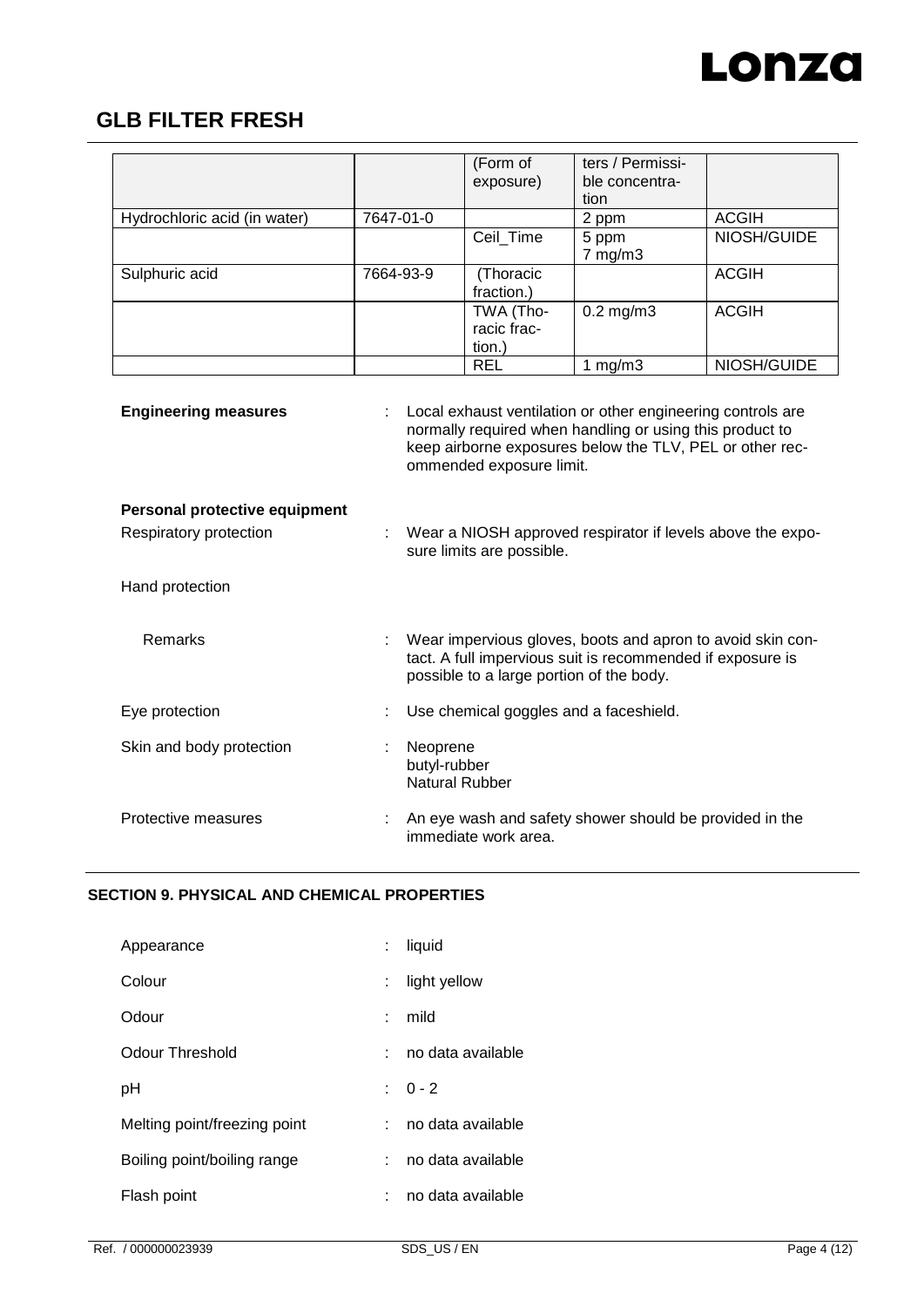# Lonza

# **GLB FILTER FRESH**

| Evaporation rate                       | ÷. | < 1.0                                                                            |
|----------------------------------------|----|----------------------------------------------------------------------------------|
| Flammability (solid, gas)              | ÷  | Product is not known to be flammable, combustible, pyrophor-<br>ic or explosive. |
| Flammability (liquids)                 | ÷  | no data available                                                                |
| Upper explosion limit                  |    | no data available                                                                |
| Lower explosion limit                  | ÷  | no data available                                                                |
| Vapour pressure                        |    | no data available                                                                |
| Relative vapour density                | ÷  | no data available                                                                |
| Relative density                       |    | 1.08                                                                             |
| Density                                | t  | no data available                                                                |
| Water solubility                       |    | soluble                                                                          |
| Partition coefficient: n-octanol/water | ÷  | no data available                                                                |
| Auto-ignition temperature              |    | no data available                                                                |
| Decomposition temperature              | ÷  | no data available                                                                |
| Viscosity, dynamic                     |    | no data available                                                                |
| Viscosity, kinematic                   |    | no data available                                                                |
| Oxidizing properties                   |    | no data available                                                                |

# **SECTION 10. STABILITY AND REACTIVITY**

| Reactivity                       |   | Stable under recommended storage conditions.                                                |
|----------------------------------|---|---------------------------------------------------------------------------------------------|
| Conditions to avoid              |   | Sparks, open flame, other ignition sources, and elevated tem-<br>peratures.                 |
| Incompatible materials           |   | Strong oxidizing agents<br><b>Bases</b><br>Amines<br>Metals<br><b>Alkalis</b>               |
| Hazardous decomposition products | ÷ | Hydrogen chloride<br>Oxides of nitrogen<br>Sulfur oxides<br>Carbon monoxide, Carbon dioxide |

## **SECTION 11. TOXICOLOGICAL INFORMATION**

Information on likely routes of expo-: Inhalation, skin, eyes, ingestionsure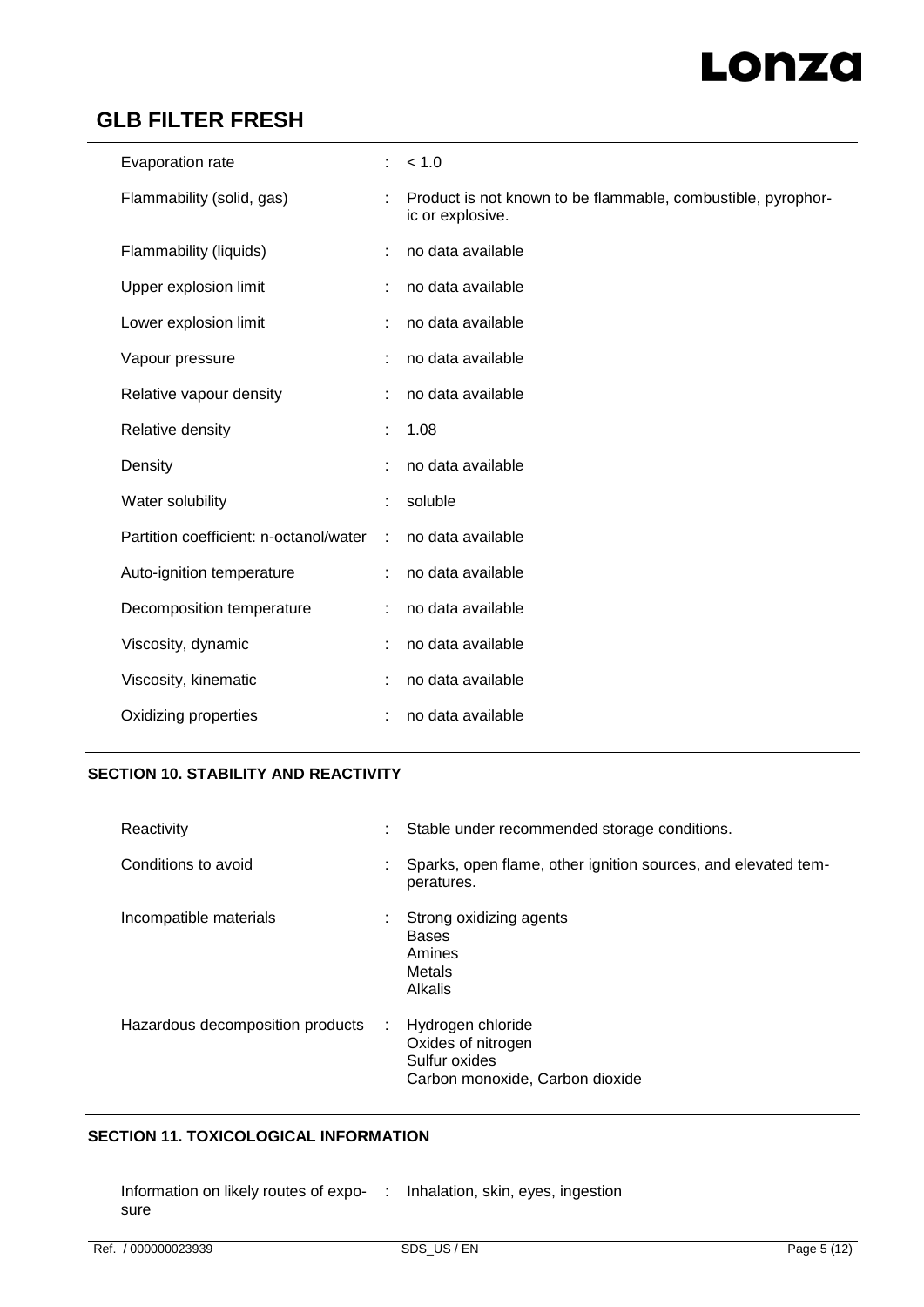| <b>Acute toxicity</b> |                                                        |
|-----------------------|--------------------------------------------------------|
| Acute oral toxicity   | : LD50 (Rat): Believed to be approximately 5,900 mg/kg |
| Acute dermal toxicity | : LD50 (Rabbit): Believed to be $> 2,000$ mg/kg        |

### **Skin corrosion/irritation**

Assessment: Corrosive Remarks: Expected to be corrosive

### **Serious eye damage/eye irritation**

Result: Corrosive Remarks: May cause irreversible eye damage.

### **Respiratory or skin sensitisation**

Remarks: This material is not known or reported to be a skin or respiratory sensitizer.

### **Carcinogenicity**

Remarks: The International Agency for Research on Cancer (IARC) has determined that occupational exposure to strong inorganic acid mists containing sulfuric acid is carcinogenic to humans (group 1).

| <b>IARC</b>  | Group 1: Carcinogenic to humans                                                                                             |           |
|--------------|-----------------------------------------------------------------------------------------------------------------------------|-----------|
|              | Sulphuric acid                                                                                                              | 7664-93-9 |
| <b>OSHA</b>  | No component of this product present at levels greater than or<br>equal to 0.1% is on OSHA's list of regulated carcinogens. |           |
| <b>NTP</b>   | Known to be human carcinogen                                                                                                |           |
|              | Sulphuric acid                                                                                                              | 7664-93-9 |
| <b>ACGIH</b> | Suspected human carcinogen                                                                                                  |           |
|              | Sulphuric acid                                                                                                              | 7664-93-9 |

### **SECTION 12. ECOLOGICAL INFORMATION**

|                                          | Partition coefficient: n-octanol/water : Remarks: Not applicable |
|------------------------------------------|------------------------------------------------------------------|
| Partition coefficient: n-octanol/water : | log Pow: -1.72 (20 $^{\circ}$ C)<br>Method: OECD Test Guideline  |
|                                          |                                                                  |

## **Triton X-100:**

107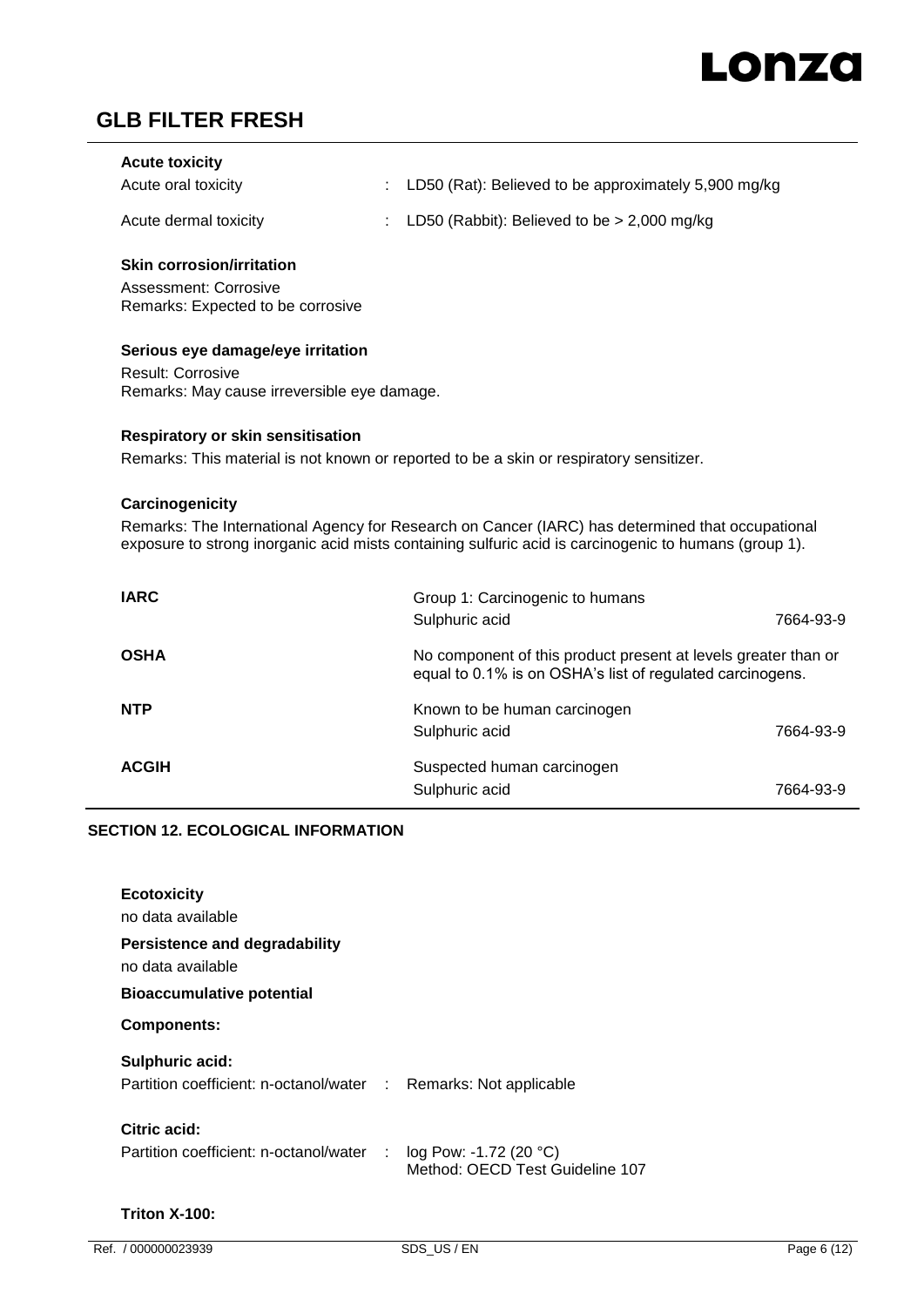# Lonza

# **GLB FILTER FRESH**

| Partition coefficient: n-octanol/water       | $log$ Pow: 2.7                                                                                                                                                                                                                                                                                                |
|----------------------------------------------|---------------------------------------------------------------------------------------------------------------------------------------------------------------------------------------------------------------------------------------------------------------------------------------------------------------|
| <b>Mobility in soil</b><br>no data available |                                                                                                                                                                                                                                                                                                               |
| Other adverse effects                        |                                                                                                                                                                                                                                                                                                               |
| Ozone-Depletion Potential                    | Regulation: US. EPA Clean Air Act (CAA) Section 602 Ozone-<br>Depleting Substances (40 CFR 82, Subpt. A, App A & B)<br>Remarks: This product neither contains, nor was manufac-<br>tured with a Class I or Class II ODS as defined by the U.S.<br>Clean Air Act Section 602 (40 CFR 82, Subpt. A, App.A + B). |
| Additional ecological information            | Because of the low pH of this product, it would be expected to<br>produce significant ecotoxicity upon exposure to aquatic or-<br>ganisms and aquatic systems.<br>No data for product. Individual constituents are as follows:                                                                                |

### **SECTION 13. DISPOSAL CONSIDERATIONS**

| <b>Disposal methods</b> |                                                                                                                                                                                                                                                                                                      |
|-------------------------|------------------------------------------------------------------------------------------------------------------------------------------------------------------------------------------------------------------------------------------------------------------------------------------------------|
| Waste from residues     | : If this product becomes a waste, it meets the criteria of a haz-<br>ardous waste as defined under 40 CFR 261 and would have<br>the following EPA hazardous waste number: D002.<br>As a hazardous liquid waste it must be disposed of in accord-<br>ance with local, state and federal regulations. |

# **SECTION 14. TRANSPORT INFORMATION**

### **DOT**

| UN number                                     | 1760                                                               |
|-----------------------------------------------|--------------------------------------------------------------------|
| Proper shipping name                          | : Corrosive liquids, n.o.s.<br>(Sulphuric acid, hydrochloric acid) |
| <b>Transport hazard class</b>                 | : 8                                                                |
| Packing group                                 | : II                                                               |
| Labels                                        | : 8                                                                |
| <b>Emergency Response Guidebook</b><br>Number | : 154                                                              |
| <b>Environmental hazards</b>                  | no                                                                 |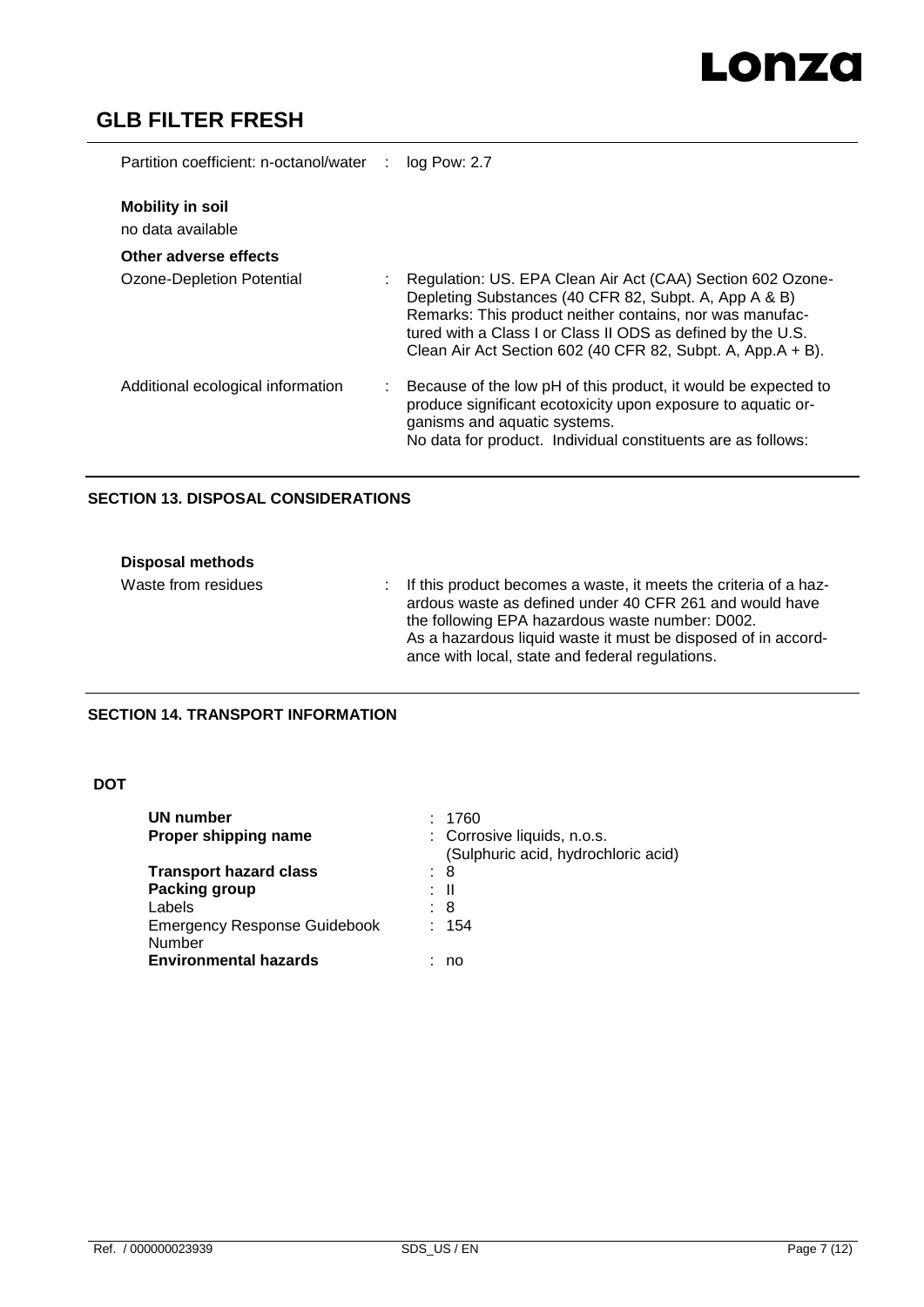

### **TDG**

**IATA**

| UN number<br>Proper shipping name | : 1760<br>: CORROSIVE LIQUID, N.O.S.<br>(Sulphuric acid, hydrochloric acid) |
|-----------------------------------|-----------------------------------------------------------------------------|
| <b>Transport hazard class</b>     | : 8                                                                         |
| Packing group                     | : II                                                                        |
| Labels                            | : 8                                                                         |
| <b>Environmental hazards</b>      | no                                                                          |
| UN number<br>Proper shipping name | : 1760<br>: Corrosive liquid, n.o.s.<br>(Sulphuric acid, hydrochloric acid) |
| <b>Transport hazard class</b>     | 8<br>t.                                                                     |
| Packing group                     | : II                                                                        |
| Labels                            | : 8                                                                         |
| <b>Environmental hazards</b>      | no                                                                          |

### **IMDG**

| <b>UN number</b>              | : 1760                                                            |
|-------------------------------|-------------------------------------------------------------------|
| Proper shipping name          | : Corrosive liquid, n.o.s.<br>(Sulphuric acid, hydrochloric acid) |
|                               |                                                                   |
| <b>Transport hazard class</b> | : 8                                                               |
| Packing group                 | : II                                                              |
| Labels                        | : 8                                                               |
| EmS Number 1                  | $E - A$                                                           |
| EmS Number 2                  | $:$ S-B                                                           |
| <b>Environmental hazards</b>  | : Marine pollutant: no                                            |

### **ADR**

| UN number                           | : 1760                                                            |
|-------------------------------------|-------------------------------------------------------------------|
| Proper shipping name                | : CORROSIVE LIQUID, N.O.S.<br>(Sulphuric acid, hydrochloric acid) |
| <b>Transport hazard class</b>       | : 8                                                               |
| Packing group                       | : II                                                              |
| <b>Classification Code</b>          | : C9                                                              |
| <b>Hazard Identification Number</b> | : 80                                                              |
| Labels                              | : 8                                                               |
| <b>Environmental hazards</b>        | no                                                                |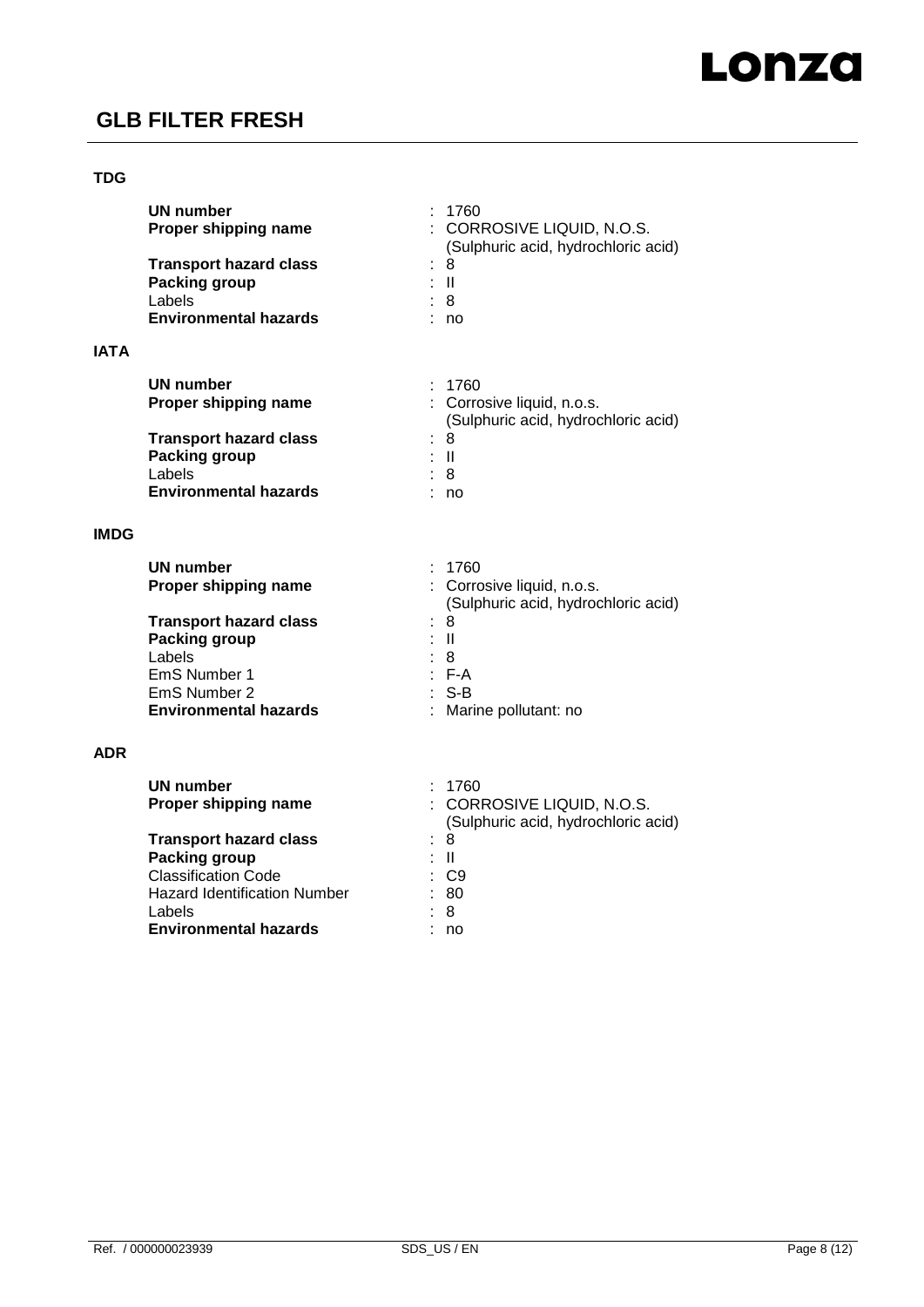#### **RID**

| UN number<br>Proper shipping name                                                | : 1760<br>: CORROSIVE LIQUID, N.O.S.<br>(Sulphuric acid, hydrochloric acid) |
|----------------------------------------------------------------------------------|-----------------------------------------------------------------------------|
| <b>Transport hazard class</b>                                                    | 8                                                                           |
| Packing group<br><b>Classification Code</b>                                      | : II<br>: C9                                                                |
| <b>Hazard Identification Number</b>                                              | : 80                                                                        |
| Labels<br><b>Environmental hazards</b>                                           | : 8<br>no                                                                   |
| Special precautions for user                                                     | none                                                                        |
| Transport in bulk according to An-<br>nex II of MARPOL 73/78 and the IBC<br>Code | $:$ Not applicable                                                          |

### **SECTION 15. REGULATORY INFORMATION**

### **EPCRA - Emergency Planning and Community Right-to-Know Act**

### **CERCLA Reportable Quantity**

| Components     | CAS-No.   | Component RQ<br>(lbs) | Calculated<br>product RQ<br>(lbs) |
|----------------|-----------|-----------------------|-----------------------------------|
| Sulphuric acid | 7664-93-9 | 1000                  | 10638                             |

### **SARA 304 Extremely Hazardous Substances Reportable Quantity**

| Components     | CAS-No.   | Component RQ<br>(lbs) | Calculated<br>product RQ<br>(lbs) |
|----------------|-----------|-----------------------|-----------------------------------|
|                |           |                       |                                   |
| Sulphuric acid | 7664-93-9 | 1000                  | 10638                             |

#### **SARA 311/312 Hazards**

See above: SECTION 2. Hazard Identification-GHS Classification

### **SARA 302 Extremely Hazardous Substances Threshold Planning Quantity**

| Components     | `S-No.<br>∵-ت∧ب | Concentration     |
|----------------|-----------------|-------------------|
| Sulphuric acid | 7664-93-9       | %<br>$\sim$<br>∵∪ |

## **SARA 313**

| Components                   | CAS-No.   | Concentration |
|------------------------------|-----------|---------------|
| Hydrochloric acid (in water) | 7647-01-0 | 10%<br>. -    |
| Sulphuric acid               | 7664-93-9 | 10%<br>$\sim$ |

### **Clean Air Act**

This product neither contains, nor was manufactured with a Class I or Class II ODS as defined by the U.S. Clean Air Act Section 602 (40 CFR 82, Subpt. A, App.A + B).

The following chemical(s) are listed as HAP under the U.S. Clean Air Act, Section 12 (40 CFR 61):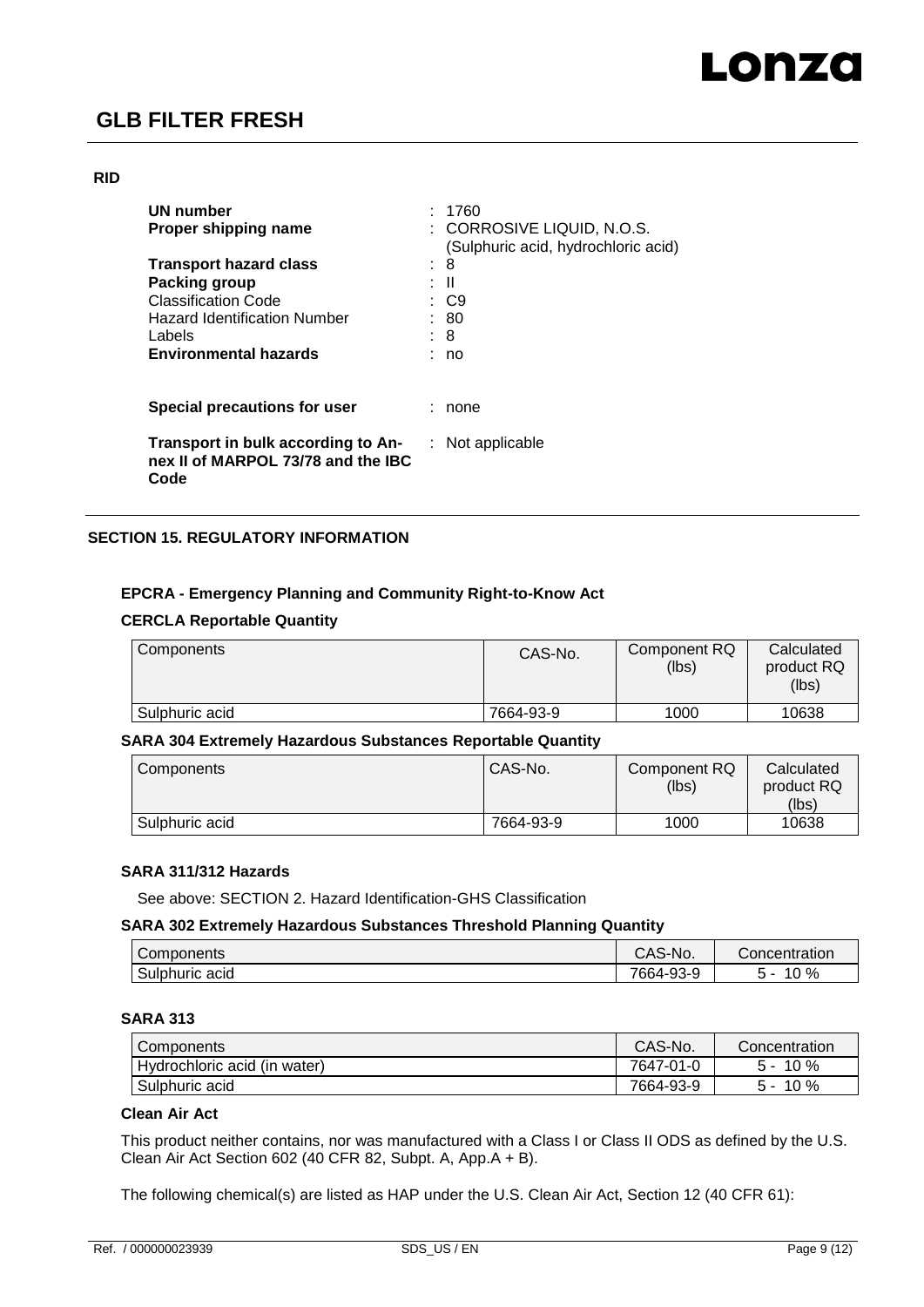

| Components            | CAS-No. | Concentration |
|-----------------------|---------|---------------|
| $\cdot$               | 764,    | ി വ           |
| water                 | ົາ1-ບ   | 7٥            |
| Hydrochloric acid (in | $-1$    | U             |

The following chemical(s) are listed under the U.S. Clean Air Act Section 112(r) for Accidental Release Prevention (40 CFR 68.130, Subpart F):

| Components                   | CAS-No.   | Concentration |
|------------------------------|-----------|---------------|
| Hydrochloric acid (in water) | 7647-01-0 | $10\%$<br>h - |
| Sulphuric acid               | 7664-93-9 | $10\%$<br>5 - |

This product does not contain any chemicals listed under the U.S. Clean Air Act Section 111 SOCMI Intermediate or Final VOC's (40 CFR 60.489).

This product does not contain any VOC exemptions listed under the U.S. Clean Air Act Section 450.

#### **Clean Water Act**

The following Hazardous Chemicals are listed under the U.S. CleanWater Act, Section 311, Table 117.3:

| Components                   | CAS-No.   | Component RQ |
|------------------------------|-----------|--------------|
|                              |           | (lbs)        |
| Hydrochloric acid (in water) | 7647-01-0 | 5000         |
| Sulphuric acid               | 7664-93-9 | 1000         |

The following Hazardous Substances are listed under the U.S. CleanWater Act, Section 311, Table 116.4A:

| I Components                 | CAS-No.   | Concentration |
|------------------------------|-----------|---------------|
| Hydrochloric acid (in water) | 7647-01-0 | $10\%$<br>5 - |
| Sulphuric acid               | 7664-93-9 | $10\%$<br>∽ - |

This product does not contain any toxic pollutants listed under the U.S. Clean Water Act Section 307

#### **US State Regulations**

#### **Massachusetts Right To Know**

| Components                   | CAS-No.   |
|------------------------------|-----------|
| Hydrochloric acid (in water) | 7647-01-0 |
| Sulphuric acid               | 7664-93-9 |

#### **Pennsylvania Right To Know**

| Components                   | CAS-No.   |
|------------------------------|-----------|
| Hydrochloric acid (in water) | 7647-01-0 |
| Sulphuric acid               | 7664-93-9 |
| Citric acid                  | 77-92-9   |

#### **New Jersey Right To Know**

| Components                   | CAS-No.   |
|------------------------------|-----------|
| Hydrochloric acid (in water) | 7647-01-0 |
| Sulphuric acid               | 7664-93-9 |
| Citric acid                  | 77-92-9   |
| Triton X-100                 | 9002-93-1 |

#### **California Prop. 65**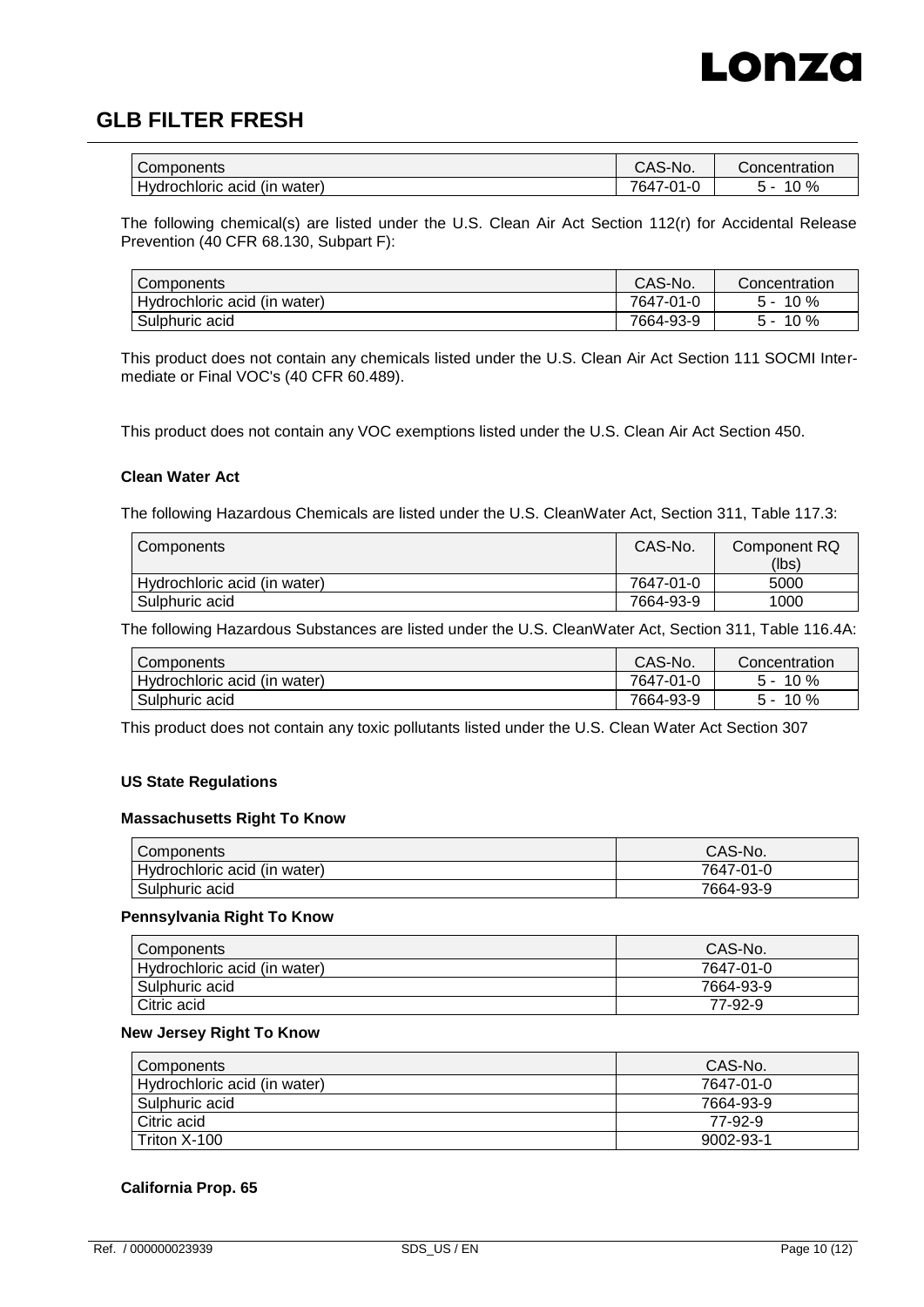This product does not contain any chemicals known to State of California to cause cancer, birth defects, or any other reproductive harm.

#### **Canadian lists**

#### **NPRI**

| Components                   | CAS-No.   |
|------------------------------|-----------|
| Hydrochloric acid (in water) | 7647-01-0 |
| Sulphuric acid               | 7664-93-9 |
| Triton X-100                 | 9002-93-1 |

#### **The components of this product are reported in the following inventories:**

TSCA : The components of this product are listed on the TSCA Inventory of Existing Chemical Substances.

### **SECTION 16. OTHER INFORMATION**

#### **Full text of other abbreviations**

| <b>ACGIH</b> | : US. ACGIH Threshold Limit Values            |
|--------------|-----------------------------------------------|
| NIOSH/GUIDE  | : US. NIOSH: Pocket Guide to Chemical Hazards |

AICS - Australian Inventory of Chemical Substances; ASTM - American Society for the Testing of Materials; bw - Body weight; CERCLA - Comprehensive Environmental Response, Compensation, and Liability Act; CMR - Carcinogen, Mutagen or Reproductive Toxicant; DIN - Standard of the German Institute for Standardisation; DOT - Department of Transportation; DSL - Domestic Substances List (Canada); ECx -Concentration associated with x% response; EHS - Extremely Hazardous Substance; ELx - Loading rate associated with x% response; EmS - Emergency Schedule; ENCS - Existing and New Chemical Substances (Japan); ErCx - Concentration associated with x% growth rate response; ERG - Emergency Response Guide; GHS - Globally Harmonized System; GLP - Good Laboratory Practice; HMIS - Hazardous Materials Identification System; IARC - International Agency for Research on Cancer; IATA - International Air Transport Association; IBC - International Code for the Construction and Equipment of Ships carrying Dangerous Chemicals in Bulk; IC50 - Half maximal inhibitory concentration; ICAO - International Civil Aviation Organization; IECSC - Inventory of Existing Chemical Substances in China; IMDG - International Maritime Dangerous Goods; IMO - International Maritime Organization; ISHL - Industrial Safety and Health Law (Japan); ISO - International Organisation for Standardization; KECI - Korea Existing Chemicals Inventory; LC50 - Lethal Concentration to 50 % of a test population; LD50 - Lethal Dose to 50% of a test population (Median Lethal Dose); MARPOL - International Convention for the Prevention of Pollution from Ships; MSHA - Mine Safety and Health Administration; n.o.s. - Not Otherwise Specified; NFPA - National Fire Protection Association; NO(A)EC - No Observed (Adverse) Effect Concentration; NO(A)EL - No Observed (Adverse) Effect Level; NOELR - No Observable Effect Loading Rate; NTP - National Toxicology Program; NZIoC - New Zealand Inventory of Chemicals; OECD - Organization for Economic Co-operation and Development; OPPTS - Office of Chemical Safety and Pollution Prevention; PBT - Persistent, Bioaccumulative and Toxic substance; PICCS - Philippines Inventory of Chemicals and Chemical Substances; (Q)SAR - (Quantitative) Structure Activity Relationship; RCRA - Resource Conservation and Recovery Act; REACH - Regulation (EC) No 1907/2006 of the European Parliament and of the Council concerning the Registration, Evaluation, Authorisation and Restriction of Chemicals; RQ - Reportable Quantity; SADT - Self-Accelerating Decomposition Temperature; SARA - Superfund Amendments and Reauthorization Act; SDS - Safety Data Sheet; TCSI - Taiwan Chemical Substance Inventory; TSCA - Toxic Substances Control Act (United States); UN - United Nations; UNRTDG - United Nations Recommendations on the Transport of Dangerous Goods; vPvB - Very Persistent and Very Bioaccumulative

Revision Date : 2019.06.03